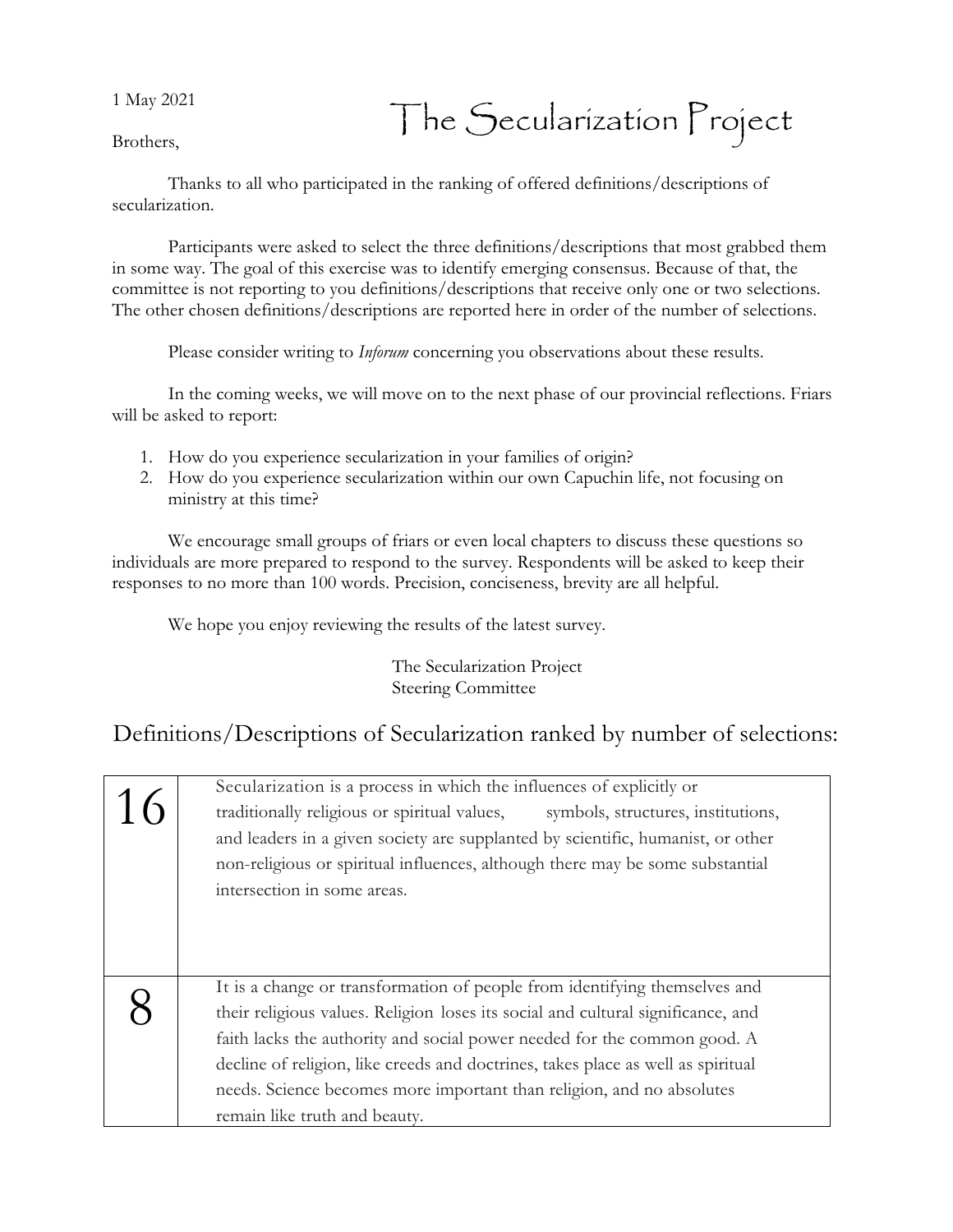| Secularization is a personal, social and societal historical process by which<br>people direct their lives progressively without reference to the transcendent,<br>to the spiritual, to commonly held beliefs.                                                                                                                      |
|-------------------------------------------------------------------------------------------------------------------------------------------------------------------------------------------------------------------------------------------------------------------------------------------------------------------------------------|
| Secularization is a social process through which God and faith become<br>increasingly invisible.                                                                                                                                                                                                                                    |
| The trend of diminishing religious identity and life within a culture or society.<br>In our US context, this includes<br>the relegation of religious belief and<br>action to a merely personal and subjective level; making it no longer a viable<br>power or reason for action in the public square.                               |
| Secularization is the change from identification with religious/spiritual<br>values toward non-religious/spiritual values resulting in the gradual<br>diminishment of religious/spiritual influence in all aspect of society, including<br>among church attenders and members of religious communities.                             |
| Secularization is a consequence of the lack of fluidity/openness from the<br>institutional Church to the lived tensions between its own tradition and the<br>ongoing movements of the Holy Spirit (and in the words of Rahner) to<br>become a truly global Church rather than just a European/Roman church<br>with global outposts. |
| Secularization is the inevitable movement of humanity away from organized<br>religion in light of the "Enlightenment" and greater access to education,<br>inevitable failure of religious leadership, and trust in the individual to know.<br>Ultimately it is a process of dying and rebirth a paschal moment.                     |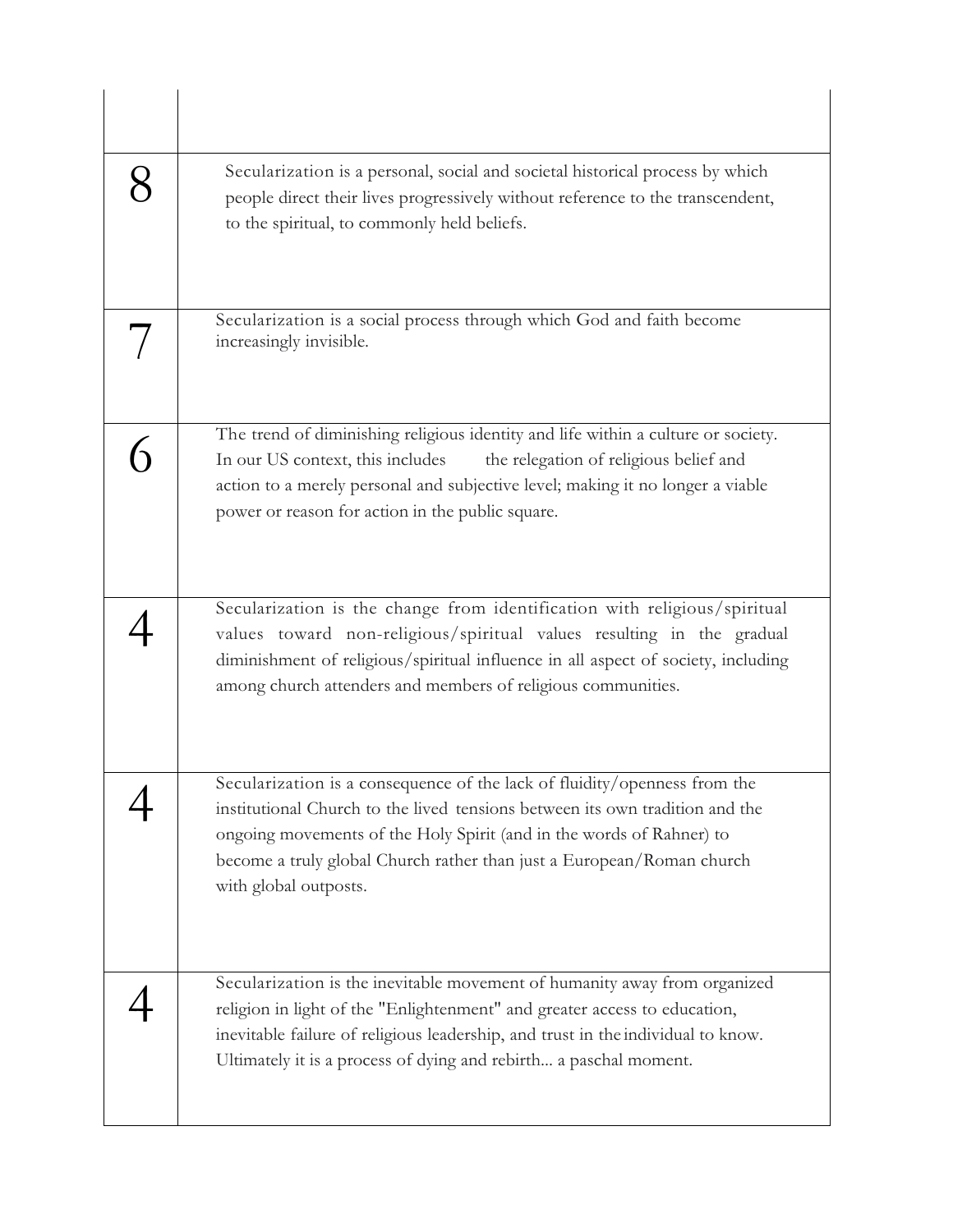| I think it is problematic to think of secularization as the Other to<br>Religion. This view sets up the binary between secularization and<br>religion, and therefore excludes the complexity of countless factors in the<br>temporal world. I would like to see secularization as an orientation, a way<br>of being and thinking, that is different from the dominant perspectives. |
|-------------------------------------------------------------------------------------------------------------------------------------------------------------------------------------------------------------------------------------------------------------------------------------------------------------------------------------------------------------------------------------|
| The Gospel of J esus is not reaching into the lives of people. I'm not<br>sure what people are looking for. I guess the more we serve the poor and<br>live with them can be our way to preach the gospel and draw people to<br>Christ.                                                                                                                                              |
| Worldly values replace spiritual, religious values.                                                                                                                                                                                                                                                                                                                                 |
| I think secularization is when people don't consider God or the Church<br>in their everyday life decisions. They just do what they want to.                                                                                                                                                                                                                                         |
| Secularization for me is summed up as the faithful becoming less faithful<br>and not believing in God as they<br>used to. This leads them away from<br>attending Church and being less mindful of the presence of God in their<br>lives. Some people have totally lost their faith and consider themselves<br>atheists.                                                             |
| Secularization is a condition of our society and environment in which attention<br>to the material more than the spiritual is dominant and may even become<br>exclusive. Particular discernment and choice needs to be taken by members<br>about how a balance between the material and spiritual will be achieved.                                                                 |
| Secularization is the removal of the forceful religious authority or figures in<br>one's life or society. Sometimes,<br>it is also removal of the spiritual<br>aspects of human life and society. It is also the loss of trust, faith and respect                                                                                                                                   |